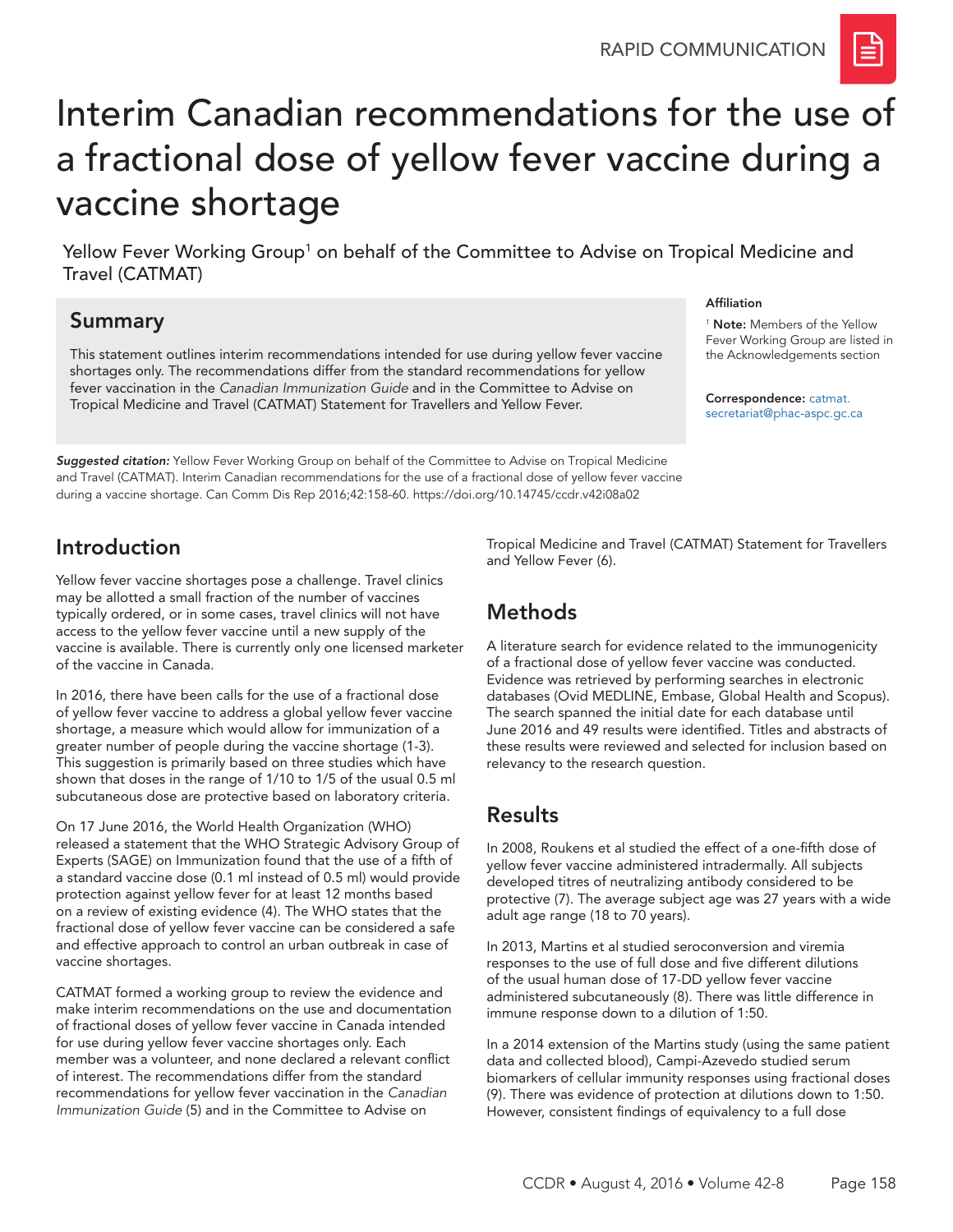

across all markers of immunity (serology, viremia and cellular immunity) were found down to a 1:10 dilution. In the Martins and Campi-Azevedo investigations, all subjects were healthy young males with an average age of 19 years.

Although the results of these studies are encouraging, this constitutes a limited evidence base. Further research is needed to determine the effectiveness of fractional doses, especially in young children.

#### Recommendations

Under normal circumstances, a recommendation for use of fractional dose of yellow fever vaccine would not be made for travellers. However, some travellers going to yellow fever endemic or epidemic regions may not have access to a full dose of yellow fever vaccine, and as such, these travellers face the choice of not receiving a vaccine or receiving a fractional dose of vaccine.

In view of this situation, CATMAT makes the following recommendations, applicable to individuals for whom the standard yellow fever vaccine recommendations apply, including young children:

- For travel to a region of a country with risk of yellow fever, health care professionals should first emphasize the importance of receiving a full dose of vaccine or otherwise postponing the trip. This is especially critical for travel to areas experiencing an ongoing outbreak of the disease.
- If a traveller must travel to an endemic area, especially to areas experiencing an ongoing outbreak of yellow fever, and a full dose cannot be located after reasonable efforts, a fractional dose may be administered. The dose should be 1/5 of the usual dose (0.1 ml instead of 0.5 ml) administered by the traditional subcutaneous route. As with a full dose, a fractional dose is considered protective 10 days after it is administered to a person who has never before received the yellow fever vaccine.
- If a traveller planning a high risk itinerary receives a fractional dose of yellow fever vaccine, and then later finds that a full dose has become available, this dose may be administered and the International Certificate of Vaccination or Prophylaxis (ICVP) may be issued.
- Once reconstituted, the vaccine vial should be stored between 2° and 8° Celsius, and used within one hour. Thus, it will be necessary to vaccinate several people within that hour in order to efficiently use the contents of the vial in the allotted time. The health care professional may find that the use of disposable 1 cc insulin syringes with non-detachable needle wastes less vaccine. Four, possibly five, doses may be obtained from one vial. Strict aseptic technique should be observed.
- If fewer than five doses are being administered, it is recommended that the entire contents of the vial be used, equally distributed among those being immunized. This will allow for the administration of somewhat more than 0.1 ml per person.
- Based on available data, a fractional dose (1/5) should be considered protective for one year. Protection may be longer, however long term data is lacking. No recommendation is made at this time regarding repeat fractional dose immunization for subsequent travel.
- Once the supply of yellow fever vaccine is restored in Canada, the use of fractional doses should be discontinued.
- Practitioners are reminded that the WHO now considers a single full dose of yellow fever vaccine protective for life regardless of when it is administered.

#### Documentation of fractional dose yellow fever vaccination

The WHO states that a fractional dose of the yellow fever vaccine would not qualify for a yellow fever certificate under the International Health Regulations (IHR) (4). Therefore CATMAT does not recommend that practitioners use the official International Certificate of Vaccination or Prophylaxis (ICVP) card to document a fractional dose.

One option for documentation is the use of the Certificate of Medical Contraindication to Vaccination provided by the Public Health Agency of Canada. An explanation can be written inside informing that a fractional dose of 0.1 ml of the yellow fever vaccine was administered subcutaneously due to a severe vaccine shortage.

#### Additional resources and useful links

Government of Canada – [Yellow Fever Vaccinations Centres in](http://www.phac-aspc.gc.ca/tmp-pmv/yf-fj/index-eng.php)  [Canada.](http://www.phac-aspc.gc.ca/tmp-pmv/yf-fj/index-eng.php) http://www.phac-aspc.gc.ca/tmp-pmv/yf-fj/index-eng. php

World Health Organization – [Vaccination requirements and](http://www.who.int/ith/en/)  [recommendations for international travellers.](http://www.who.int/ith/en/) http://www.who. int/ith/en/

# Acknowledgements

This statement was developed by the Yellow Fever Working Group: Teitelbaum P (Chair), Bui Y, Libman M, Pernica J and Abdel-Motagally M.

CATMAT members: McCarthy A (Chair), Acharya A, Boggild A, Brophy J, Bui Y, Crockett M, Greenaway C, Libman M, Teitelbaum P and Vaughan S.

Liaison members: Audcent T (Canadian Paediatric Society), Gershman M (United States Centers for Disease Control and Prevention) and Pernica J (Association of Medical Microbiology and Infectious Disease Canada).

Ex officio members: Marion D (Canadian Forces Health Services Centre, Department of National Defence), Rossi C (Directorate of Force Health Services Group, Department of National Defence), McDonald P (Division of Anti-Infective Drugs, Health Canada)